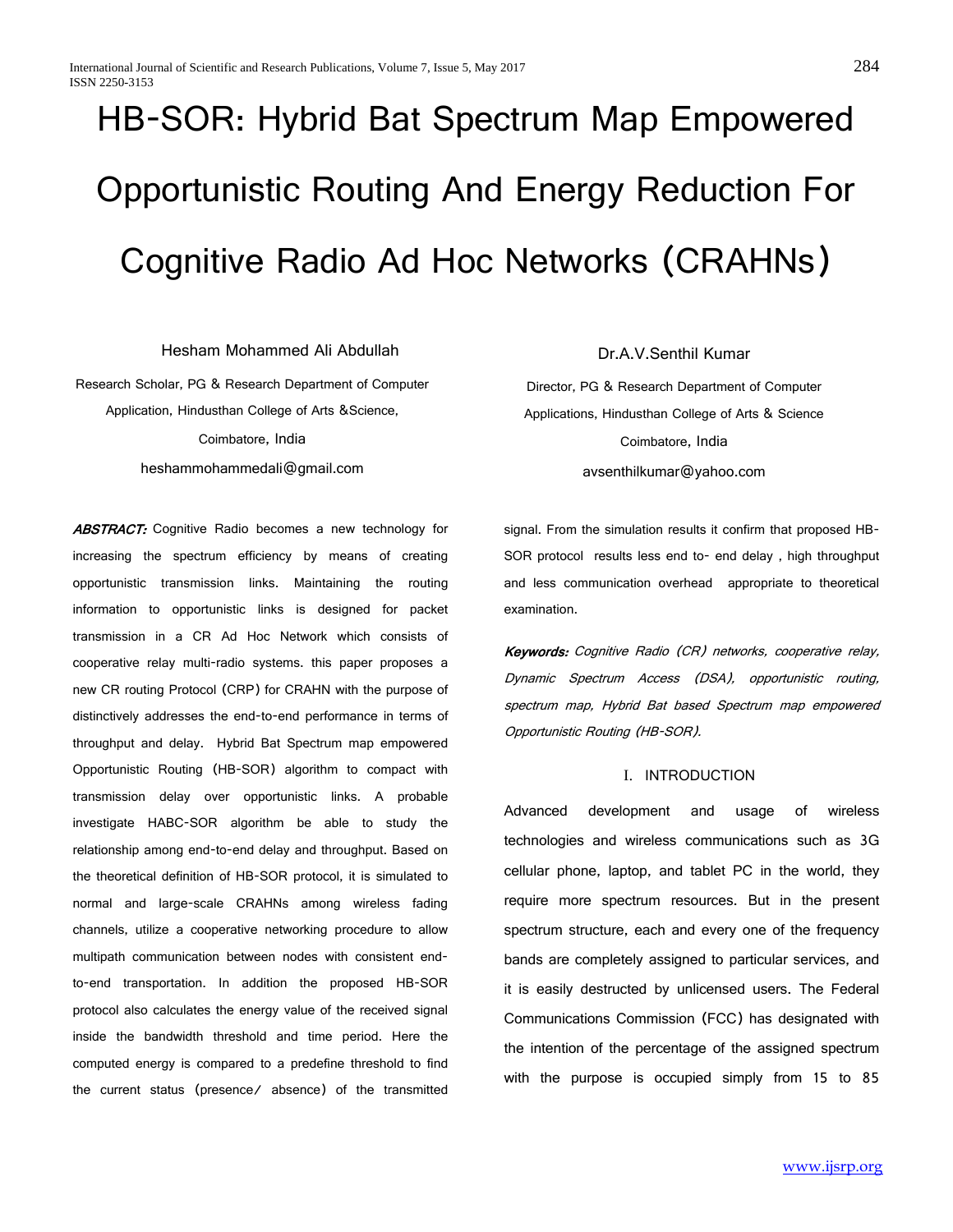percent; it should be varied commonly based on their time and places [1]. To address the problem of spectrum insufficiency, the FCC has been recently proposed by authors to allocate spectrum bands for unlicensed devices in licensed bands. This motivates to focus on the development of new Cognitive Radio Networks (CRNs) technology to improve the spectrum efficiency.

"CR" is a radio with the purpose of has the sensing capability, and be able to modify its transmitter parameters based on their interaction in CR Ad Hoc Network (CRAHN). Thus, CR preserve make use of the existing wireless spectrum opportunistically. The functions in the CRNs is performed between two users generally that is Secondary users (SUs) also named as unlicensed users, and Primary users (PUs) also named as licensed users are absent, however they require to free the band once the primary user is distinguished. Furthermore, a method called Cooperative Communications (CC) has been introduced in [2] to defend against the fading effects, and might enhance the channel capability. In [3] shown with the purpose of CC could provides some remuneration in CRNs. For example, SU could communicate the traffic of a PU in the direction of the intended destination or preserve the signal-to-noise ratio at CR receiver in the location with the purpose of CR sender by means of low transmission power subsequently as to defend the PUs. Since spectrum is expensive resources in CRNs, the major aim of this work is to use the available resources as many as probable during this cooperative technology with the purpose of can increase the throughput among SUs. However many of the researchers in CRNS is performed based on the singlehop communications. Accordingly, reducing end-to-end

delay and increasing the throughput in CRAHN becomes a promising research field.

In CRAHN, Dynamic Spectrum Access (DSA) permits several CRs users with the direction to access the transmission prospect subsequent to distinguishing the spectrum hole from exploitation of Primary System(s) (PS) [1]. Once successful DSA is obtained, the packets appropriate in the direction of successful influence of transmission opportunities might be related to the destination node, applied to multi-hop networking. On the other hand, CRAHN routing still becomes a very challenging task. In the recent work research investigation is performed based on the homogeneous ad hoc networks, start-networks, or mesh networks for spectrum utilization of CRN to assist routing in CRAHN [4-6]. On the other hand, they might not perform based on the stochastic and dynamic nature of CR links into routing. In the direction of dynamically right to use the preassigned spectrum bands, CR must gather and process information regarding co-existing users inside the spectrum of interests, which needs advanced sensing and signalprocessing qualifications [7].

By the motivation of spectrum sensing [8], sensing information among CR's transmitter (CR-Tx) and the CR's receiver (CR-Rx) becomes a very challenging task. This motivates the development of spectrum map over probable routing paths. The spectrum map demonstrates the obtainable spectrum through geographic area, during sensing and locationing, and several methods have been proposed in the recent work regarding spectrum map [9]–[10] in the dynamic and the opportunistic nature of a CRAHN. The spectrum map provides an information aggregation in the direction of preserve cumulative information in a consistent manner and in a resource-

<sup>285</sup> ISSN 2250-3153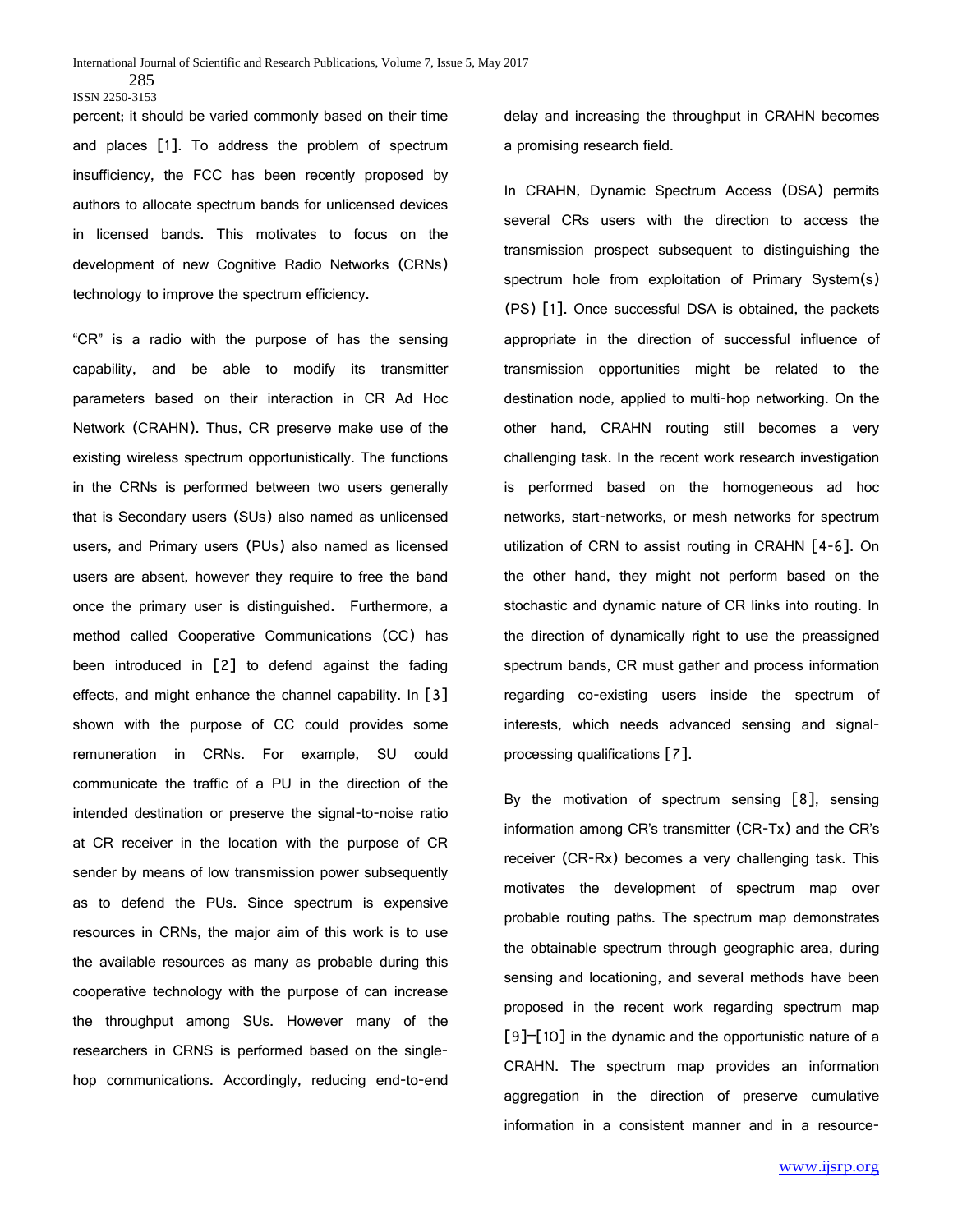efficient manner. From the obtainable link and heterogeneous CRAHN [11] present an additional challenge in the routing algorithm, cooperative communication in the direction of preserve transmissions in a dynamic manner become very challenging task.

Some of the work proposed in the literature for opportunistic routing in CRAHN is discussed as follows: Spectrum-Tree base On-Demand routing protocol (STOD-RP) [12] is proposed in the literature and spectrum-tree is created to each spectrum band. The development of the spectrum-tree addresses the problem of spectrum sensing and route selection for dynamic nature of CRAHN. However new route metric is also proposed in the literature to solve the problem of spectrum-adaptive route recovery method. It shows that the proposed STOD-RP protocol decreases the communication overhead and decreases the average endto-end delay considerably. Hou et al [13] designed a new mathematical framework for minimizing the essential network-wide radio spectrum resource proposed for a position of user sessions. Since this formulated representation is worked based on the Mixed-Integer Non-Linear Program (MINLP), which is generally NP-hard problem, develop a lower bound designed for the purpose by means of relaxing the integer variables via linearization technique. Consequently, propose a near-optimal algorithm to solve MINLP problem. This MINLP is implemented based on the novel sequential fixing procedure, where the integer variables are computed in iteration manner by means of using sequence of linear programs. Simulation results demonstrated that the proposed relaxation provides near-optimal results via the use of lower bounds when compare to existing methods.

Chowdhury et al [14] study the problem of TCP newReno in a CRAHN by proposing window-based TCP protocol. This proposed TCP protocol integrates the spectrum awareness by means of a combination of explicit feedback beginning the in-between nodes and the destination. This have been obtained by adapting TCP rate control algorithm from source to destination via physical layer channel information .In the link layer stage spectrum sensing and buffer management is performed , and a analytical mobility framework with the purpose is introduced at the network layer. An examination of the predictable throughput in TCP CRAHN is presented, and experimentation results provides considerable improvements when compare to other methods for CRAHN. Gymkhana routes the information across paths with the purpose of avoids network zones with the intention of do not assurance steady and high connectivity [15]. Based on this objective, new Laplacian spectrum of graphs based mathematical framework is developed which permits a complete evaluation of the different routing paths in CRAHN. This approach is used to determine effective routes under high connectivity. They use a distributed protocol in the direction of gather some key parameters connected to candidate paths beginning a source to a destination. The parameter is feed addicted to a basic statistical formation which is second hand to calculate capable routing paths not including high stable and high connectivity.

Cooperative Communications (CC) has been also used in the literature that considerably enhances the channel capacity of wireless networks. On the other hand, many of the work in the literature are applied to only single-hop wireless networks [16]. In order to use the benefits of CC in multi-hop wireless networks, a new joint optimization

<sup>286</sup> ISSN 2250-3153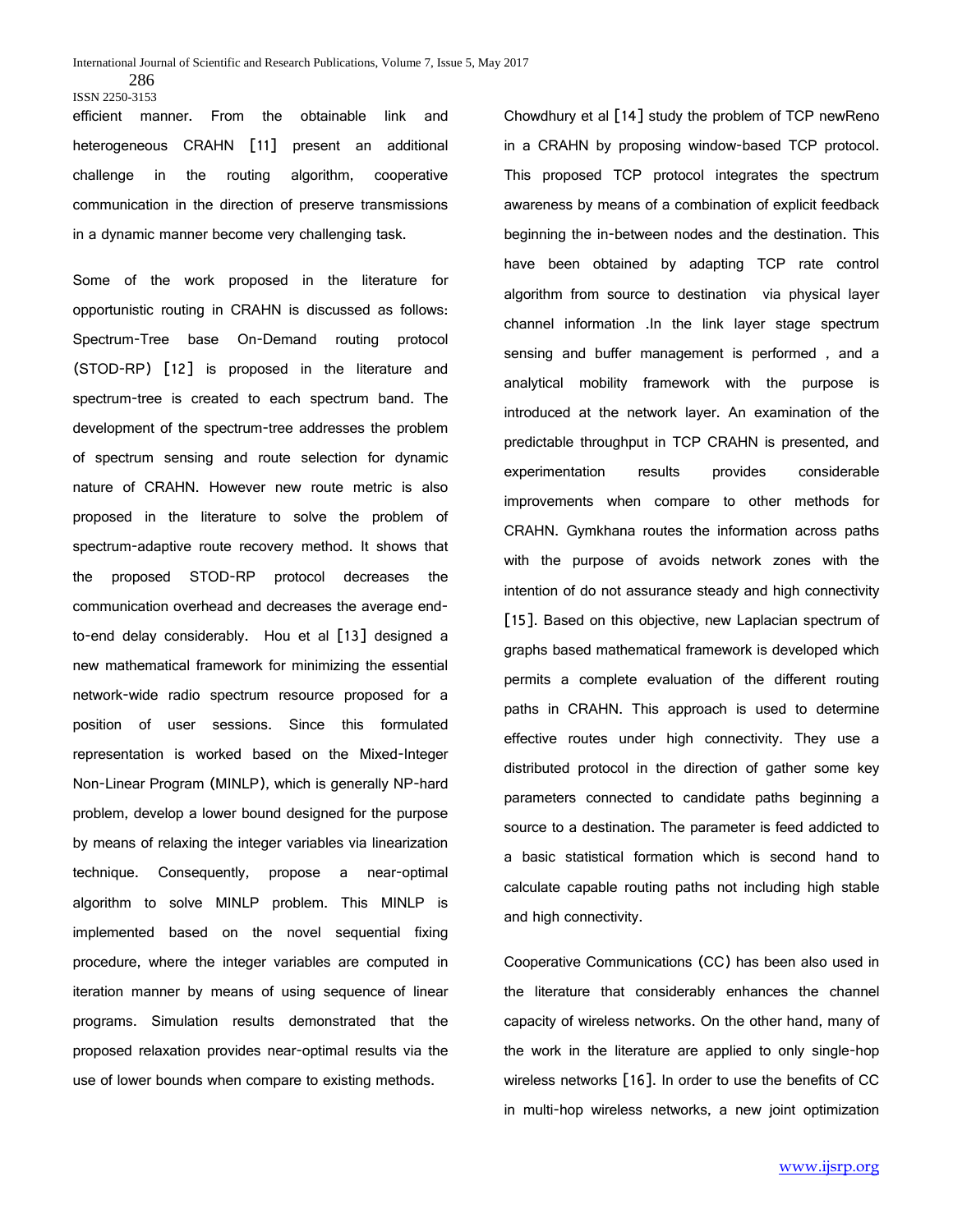model is proposed in the literature for node allocation and optimal routing for current sessions. Here the problem of CC in multi-hop wireless networks is solved via the use of the branch-and-cut framework that reduces the computation time and increase the network size. Feng and Yang [17] solves the problem of throughput of secondary networks for DSA networks. They proposed a new mathematical model to measure the collision of together primary network and secondary network settings based on their network performance. The correlation among both networks is measured via the use of spectrum sensing and interference avoidance model. Simulation design demonstrated that the proposed work performs well when compare to existing models in terms of throughput and less connectivity capacity.

Yazane et al [18] solves the problem of throughput and coding overhead simultaneously. By consideration of neighboring nodes in the three-node chain topology via the use of single-server queuing model between two buffers. Here the results of the increased throughput value are measured via the use of continuous-time Markov chain model, and the examination is validated during simulation. Simulation results demonstrate that the threenode chain topology results high throughput and less coding overhead. Khalifé et al. [19] designate with the purpose of the proper time designed for opportunistic forwarding in CRAHN relays on the proportional timescale of the primary bands' idle time through cognitive communication time period. It is noted with the intention of the opportunistic routing related in [18]. On the other hand still there is lack of problem occurs in realistic routing algorithm for CRAHNs such as network size ,depending on their mathematical examination of data transportation via the use of opportunistic communication

links appropriate to wireless fading, access, and operations.

The remainder of this paper is organized as follows: in section 2, proposed hybrid bat based spectrum opportunistic routing algorithm and energy detection are presented, and section 3 focuses on the performance evaluation.

# II. PROPOSED HYBRID BAT BASED SPECTRUM OPPORTUNISTIC ROUTING ALGORITHM AND ENERGY DETECTION

In CR Ad Hoc Network (CRAHN), two factors which majorly affects the performance of dynamic spectrum accessibility. The first factor is primary user activity. Here Cognitive Users (CUs) are considered as low priority and those users are named as secondary users for spectrum accessibility to primary users, CUs should sense the spectrum to differentiate PUs activity. The second factor is spectrum accessibility in CUs via dynamic opportunistic links. This factor majorly affects the performance results of CRAHN, in terms of end to end delay and throughput. So, appropriately supporting a dynamic opportunistic links in efficient routing is extremely significant in CRAHN [20]. Solve above mentioned problems in CRAHN, new CR routing protocol (CRP) is proposed for CRAHN by satisfying network parameters like less end-to-end, high throughput and less delay. Hybrid Bat Spectrum Opportunistic Routing (HB-SOR) algorithm is designed to compacted with less transmission delay in CRAHN. A possible examine HB-SOR algorithm is able to study the relationship among end-to-end delay and throughput of multihop communications via Markov chain modeling to considerably keep the less communication overhead in CRAHN . Proposed HB--SOR algorithm is used to utilize

<sup>287</sup> ISSN 2250-3153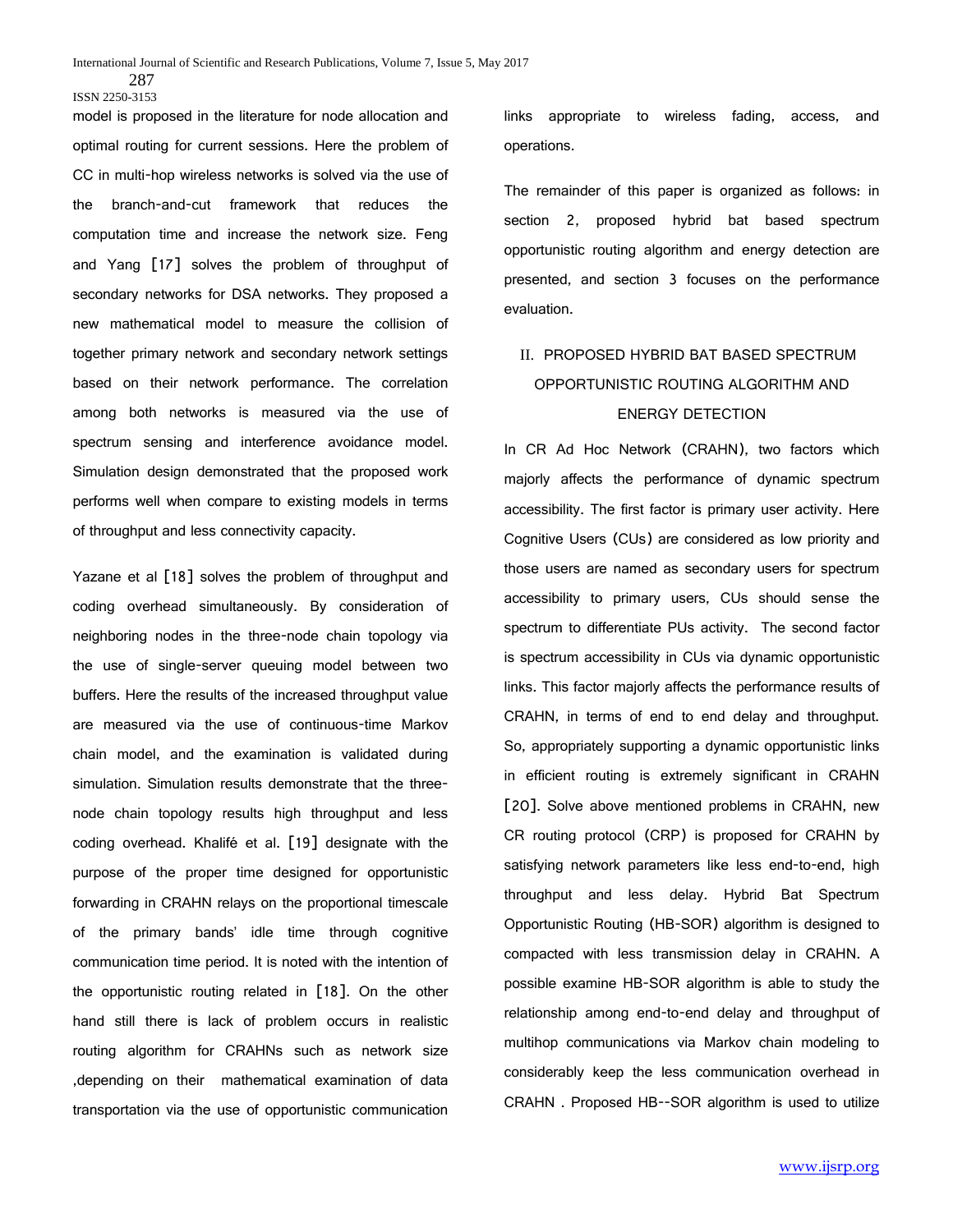288 ISSN 2250-3153

opportunistic links for CRAHN to obtain high throughput, for this purpose first need to define a system model.

System model: To simulate and develop the procedure of spectrum map for HB-SOR algorithm, make assume a CRAHN paradigm [7], [27], [28] by considering concurrent PSs' and CRs' transmissions minimally if the interference created through CR-Txs at the PS's receivers (PS-Rxs) is less than the threshold. For performing this task first formulate a network model and define four types of traffic models which are applied to large-scale CRAHNs.

This model is similar to network model [15],[28], it is a whole CRAHN topology which consists of a CR source  $(CR<sub>S</sub>)$ , a CR destination $(CR<sub>D</sub>)$ , number of Cooperative Relay Nodes (CRRs) is able to forwarding the packet(s) from source to destination and primary mobile stations (PSs) during its communications. Destination nodes in the CRAHN forward the traffic via relay nodes without consideration of PSs' support and check PSs' transmission at initial stage of interruption itself. Let us consider there are n CR nodes with limited CRD in CRAHN. The ith CR node has  $T_i$  feasible opportunistic paths where, the jth opportunistic path in  $P_{ii} =$  ${P_{11}, P_{12}, \ldots, P_{1T_i}}$ , which is called as the opportunistic paths . These opportunistic paths consist of  $L_{ii}$  links to CRD. Here spectrum map substitute as an information aggregation platform for all kinds of sensing and inference results .This platform is applied to CRAHN functions and specify the available spectrum through the geographic area.

In the existing spectrum map, CR-Tx will keep the power level and check the interference to the PS-Rx via the reciprocal inference model as illustrated in Fig. 1. In

wireless communication during transmission, communication may be eavesdropped by CR-Tx from a PS-Rx's location, while PS devices are in RTS-CTS. In order to obtain the interference to PS-Rx and CR-Tx we need to measure the distance from the channel model for PS-Rx to CR-Tx .This results position the distance into the conversely channel model.



Fig.1. Wireless overhearing phenomenon between heterogeneous CR and PS devices

The CRs' observation is used to take system view as slotted and unslotted, which differentiate the interaction between PSs' and CRs' traffic. Here CRS and CRD are synchronous with time slot, and the sth time slot  $[t_s, t_{s+1})$ is equal to  $\mathbf{A}$ , where  $s \in I$ . PS's transmission activity is modeled via two-state Discrete-Time Markov Chain (DTMC), here spectrum accessibility is denoted with state "1" and spectrum unavailability is denoted with state "0" to opportunistic link [19]. In each slot (i.e., Δts), for every CR transmission when PS is dynamic/ inactive, the entire  $\hat{\mathbf{L}}$  is occupied/ presented. Conversely, the traffic flow concept is implementing for the unslotted view with the purpose of interruption of CR's link utilization should be achieved by PS's traffic. Thus, each CRAHN has either slotted or unslotted system view. Here any two types of types of data packet patterns are transmitted by PSs' and CRs' transmitter–receiver pairs. The deterministic packet size propose with the purpose of  $\Delta$ ts is equivalent to  $\Delta$ t for all time slots. This means to facilitate in each time slot, a single packet is able to be transmitted for PS's or CR's traffic, let us consider that the PS and CR have the equal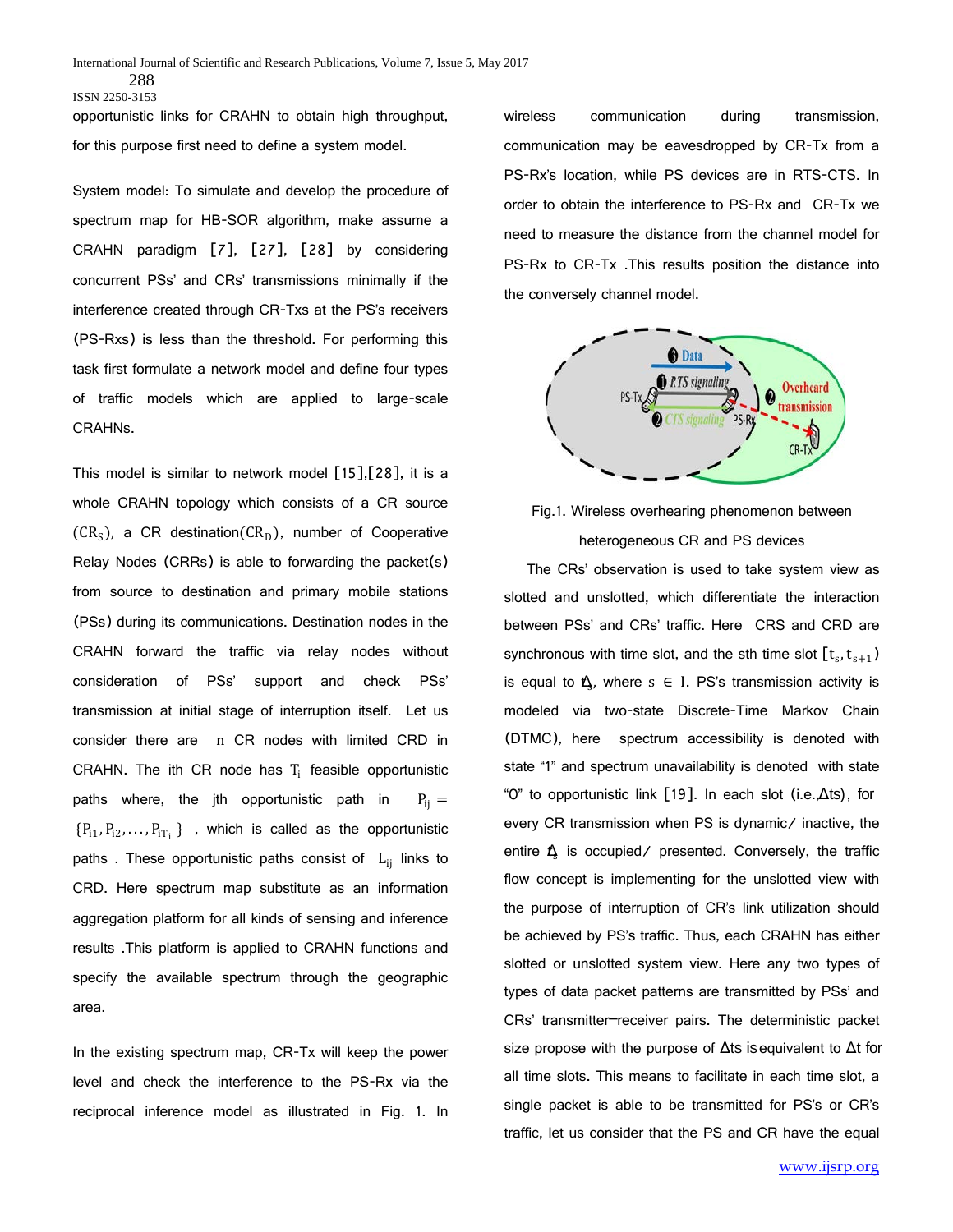packet size. Here variable packet in unslotted system is communicated by exponential distributed packet size.

### *A.* Spectrum Availability via Markov Chain Modeling

In this step transmission might not be interrupted by other's traffic patterns from the CR-Tx over opportunistic link. Particularly, PSs' second-hand spectrum blocks should not be affected by CR-Tx's transmitted power next to the route to CR-Rx. Furthermore, PSs should not use the CR-Rx's unavailable block for successful reception from CR-Tx. Here the spectrum block length is computed by the area with the purpose of CR-Rx be able to perform successful signal reception, even under interference. Thus, the blocks that are required to be vacant by Mk for CR's transmitter–receiver pair of the kth link follows  $\frac{d}{dt} \leq Mk \leq \left[\frac{\mathbf{d}^2}{l^2}\right]$ , where d is the distance between source to destination. It presents the orthogonal property among PSs' and CRs' spectrum procedure in the spatial domain to underlay paradigm. For this spectrum blocks, three statistics of spectrum measurement are calculated as described as follows: traffic load Φ correlated spectrum block for PS η; and usage dependence for PS ξ. φstates the ratio of the spectrum block which are occupied and be able to be known related to the direct decision from the location in the map i.e., φis either 0 or 1 or φ= NPS/N single spectrum block is selected in a uniform way. η and ξ specify the spectrum block usage dependency for PS[27],[28].

#### *B.* Wireless fading schema

transmit a packet of the kth link of the Pij path for the ith CR's transmission and it is modeled using a Bernoulli process .During this some parameters need to be considered that is successful transmission rate γ, received Signal-To-Noise Ratio (SNR) SNR<sub>r</sub> is not lower than the threshold k. For path-loss and shadowing

environment, the received power at known distance from the transmitter is lognormally distributed and,

$$
\gamma = 1 - Q\left(\frac{\left[P_{\min} - P_s - 10 \log_{10} K + 10 \log 10 \left(\frac{d}{d_0}\right)\right]}{\beta^B}\right)
$$
 (1)

where  $P_s$  is transmitted power level at source, and Pmin is minimum received power level at source.  $d_0$  is a reference distance for antenna, and d is the distance between the transmitter and the receiver. K is a threshold related to antenna characteristics and the average channel attenuation. αis the path loss component and βis the shadowing parameter is modeled via lognormal distribution with mean O dB and standard derivation  $\boldsymbol{\mathsf{g}}$ B.

# *C.* Link service rate:

Traffic patterns are second-hand to develop transmission, which consist the service time of opportunistic links. On related to deterministic packet size, the service time is predefined and is equal to ∆t for each CRs' packet transmission. On the other hand, for variable packet size, diverse fundamental wireless fading channels [11] such as lognormally distributed model for large-scale fading, Rayleigh fading for small-scale fading, and the fast-fading model are considered to obtain the service rate.

Deterministic Packet Size in Slotted or Unslotted System (DS or DU) follows the model of opportunistic link as M/D/1/∲FCFS queue. In M/D/1/∲FCFS model wireless fading channel is named as an erasure channel and has packet loss. Consequently packet is transmitted from source to destination via a Bernoulli process with successful transmission rate u. Let us consider Y  $\sim$  $Geo(V)$  represents the successful transmission rate and  $X ~ ~ ~ Geo$  represents the obtainable probability from opportunistic nature. Here X and Y are uncorrelated from independent events, and total service time S which sum of  $X_1$  to  $X_Y$  for slotted systems. Similarly for unslotted systems, the successful transmission rate for PSs' or CRs'

<sup>289</sup> ISSN 2250-3153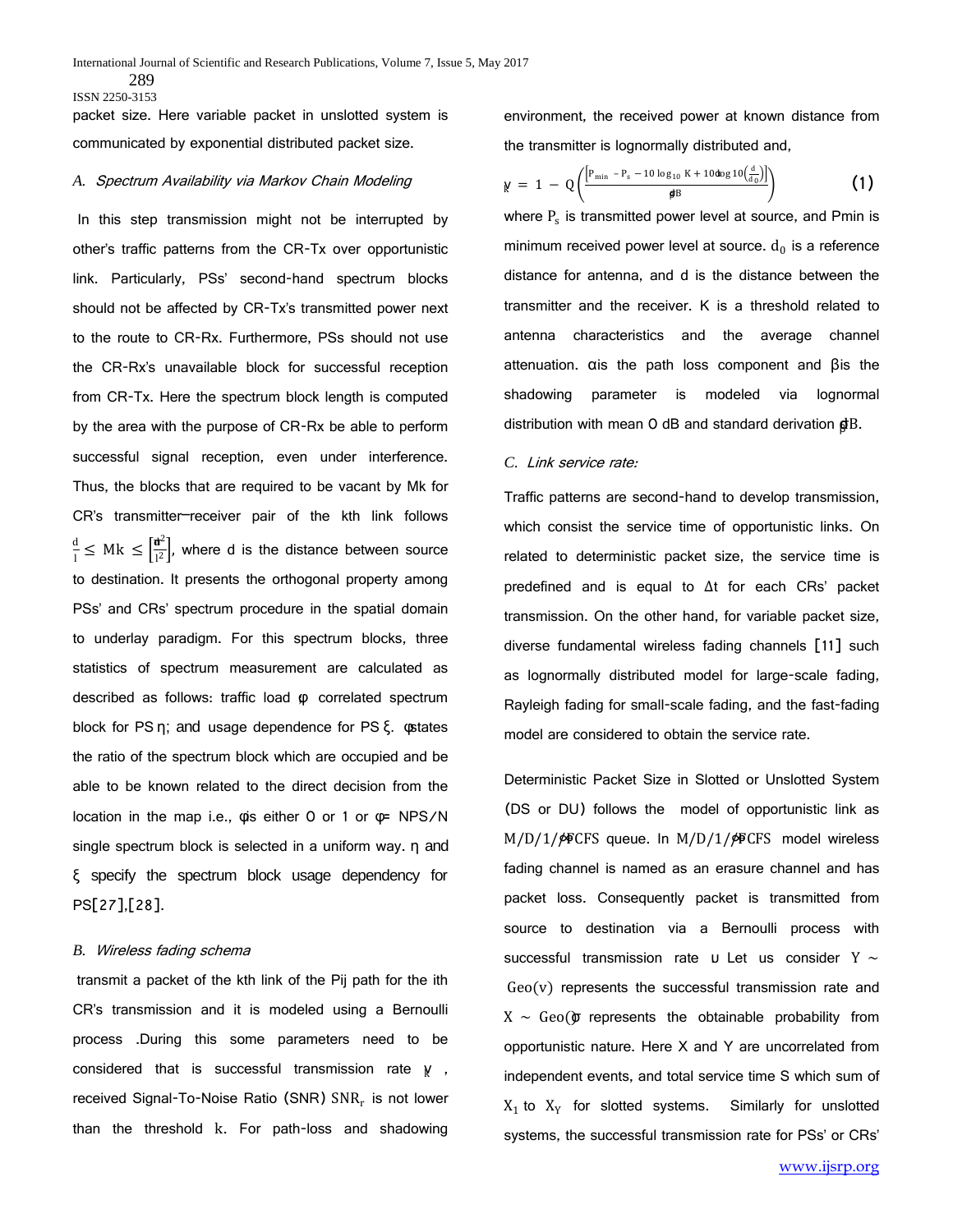290 ISSN 2250-3153

traffic is represented as  $v_{PS}$  or v, correspondingly. The spectrum accessibility is a Bernoulli procedure by means of probability

$$
\mathfrak{g}_U = \prod_{M_k} (\mathfrak{g}_0 \mathfrak{g}_C) \tag{2}
$$

 $\omega$  is the probability of a wireless fading channels during transmission at the observation time, and

$$
\mathbf{y}_0 = 1 - \frac{\mathbf{\hat{A}}_S \Delta t}{\mathbf{v}_{\text{ps}}} \tag{3}
$$

 $\Delta t$  is the period of time .  $\int_{\mathsf{S} \mathsf{C}}$  is the probability of the residual available time during transmission time is described as follows,

$$
6c = 1 - \sum_{k=1}^{N} [(1 - \exp^{k_5 \Delta k})v(1 - v)^{k-1} = v \exp^{-k_5 \Delta} / ((1 - \exp^{k_5 \Delta} + v \exp^{-k_5 \Delta})
$$
(4)

Consequently, assume the  $M/Geo/1/\gamma$ FCFS queue model through Geo(cDU), where cDU is equivalent to  $\mathfrak{g}_{\mathfrak{g}}$   $\mathfrak{v}$ 

Variable Packet Size in Slotted or Unslotted System (VS or VU) follows the model of  $M/M/1/\cancel{\phi}$ FCFS queue vas opportunistic link with successful transmission rate. Here consider μ represents the exponential service rate and spectrum accessible probability σin Bernoulli distribution, the μσis service rate is geometrical sum of exponential distribution. Have  $M/M/1/\gamma$ ®CFS queue with service rate  $\mu_{cS}$  for the slotted case. In unslotted systems, spectrum accessibility follows the procedure of Bernoulli distribution which is described as follows,

$$
\mathfrak{g}_V = \prod_{M_k} (\mathfrak{g}_V) \tag{5}
$$

Where  $\omega_{\text{U}} = 1 - \lambda_{\text{S}} / \mu_{\text{PS}}$  and  $\zeta_{\text{U}} = \mu_{\text{CR}} / (\lambda_{\text{S}} + \mu_{\text{CR}})$ 

Accordingly,  $M/M/1/\cancel{\phi}$  CFS have the queue model results  $\mu c_{\text{VU}}$  service rate, where  $c_{\text{VU}}$  is equal to  $\mathfrak{g}_{\text{UV}}$ .

#### *D.* Opportunistic Link Delay:

In the unslotted system, CR's traffic might be intervened via PS's traffic in the current slot of CR's transmission. Here λis denoted as CR's traffic arrival rate for successful transmission rate y and the  $\lambda_{\mathbb{S}}$  traffic arrival rate of PS's . For known packet size, the spectrum access probability for CR's traffic is denoted as  $\mathfrak{g}_\mathrm{U}$ , and the successful transmission rate of PS's traffic is  $\psi_S$ . For variable packetsize, the traffic service rate of the CR's is denoted as  $\mu$  with spectrum access probability  $\boldsymbol{\varphi}_{U}$ , and the  $\mu_{PS}$  is denoted as PS's traffic service rate . The Opportunistic link delay within the VU case is defined as follows,

$$
\frac{1}{\mu c_{\text{VU}}} + w_{\text{q}} = \frac{1}{\mu c_{\text{VU}} - \lambda} \tag{6}
$$

As mentioned above, for the DS case

$$
\frac{\mathbf{r}(2-\mathbf{r})}{2(c_{\rm S}-\mathbf{r})}
$$
 (7)

As mentioned above, for the VS case

$$
\frac{1}{\mu c_s - \lambda} \tag{8}
$$

#### *E.* Opportunistic Path Delay:

and <sup>1</sup>

In this work multi-hop communication is performed between paths in the CRAHN. Derive the multihop path delay through considering two-hop opportunistic paths and then expanding to N-hop opportunistic paths. So initially, two-hop opportunistic path delay for the DU case is defined as follows,

$$
\left(\frac{\mathbf{r}(2-\mathbf{r})}{2(c_{\text{DU}}-\mathbf{r})}\right) + \left(1 + \frac{E(S_2) - 1}{1 - E(S_2)}\right) \tag{9}
$$

packet arrival rate oλ, Then, the delay is defined as follows,

$$
E[w_1 + w_2] = \frac{1}{\mu_1 c_{VU_1} - \lambda} + \frac{1}{\mu_2 c_{VU_2} - \lambda}
$$
 (10)

It follows from unslotted cases, for the DS and VS case, the path delay is respectively defined as follows,

$$
\left(\frac{\mathbf{f}(2-\mathbf{h})}{2(c_{S}-\mathbf{f})} + \left(1 + \frac{E(S_{2}) - 1}{1 - E(S_{2})}\right)\right)
$$
\n
$$
\frac{1}{\mu_{1}c_{S_{1}} - \lambda} + \frac{1}{\mu_{2}c_{S_{2}} - \lambda}
$$
\n(12)

Large-scale CRAHNs make use of large size network, which might be differentiating by spatial distribution of nodes [21], [27], [28]. They define four kinds of node deployment scenarios such as primary interference protocol model, n interferences protocol model, physical model, and per-node based model, important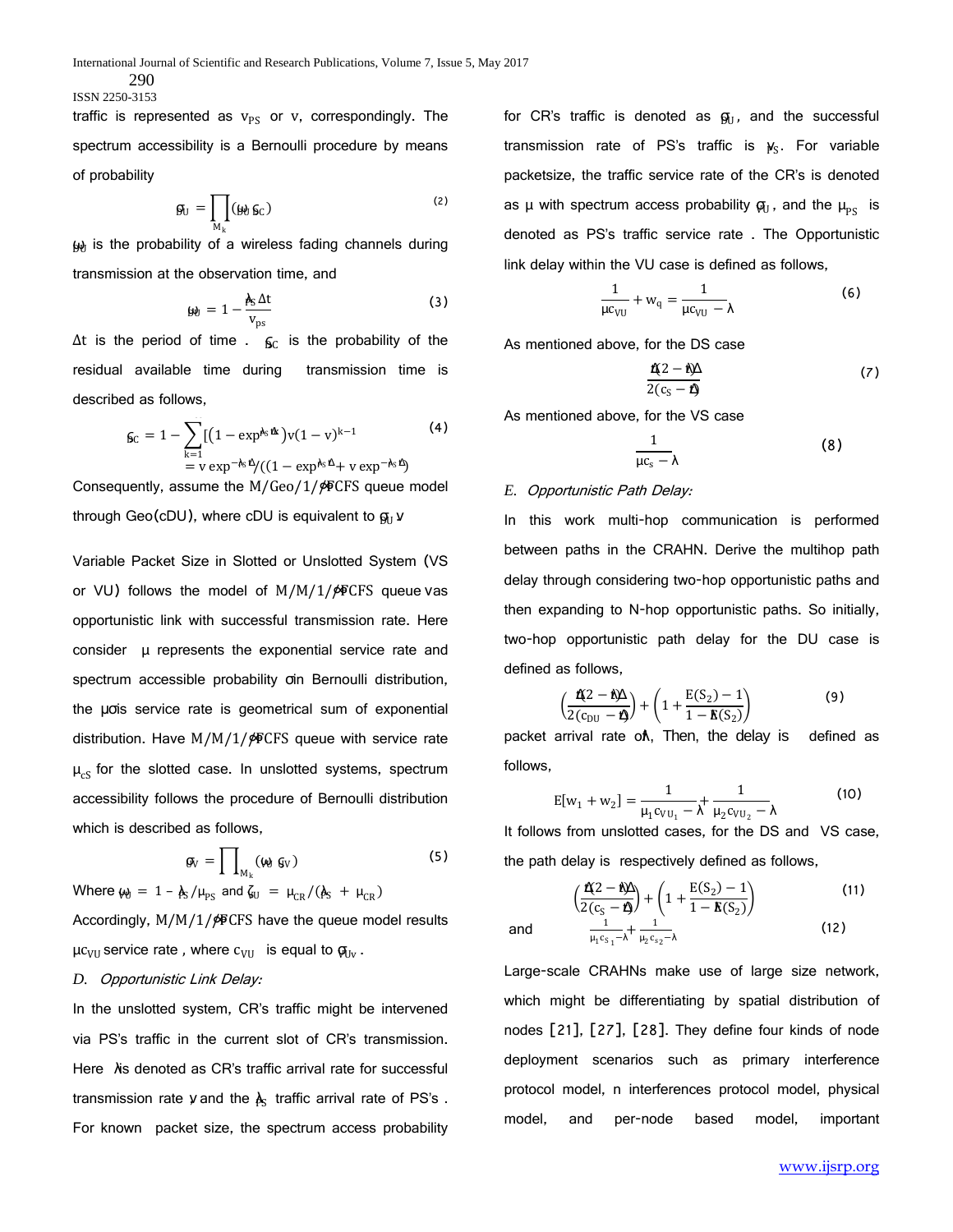fundamentals such as power control and radio resource allocation for networking under CRAHN and applied them to one-hop forwarding ability of CR relay via stochastic geometry examination as follows, 1) Power Control schemas is used to attain an underlay model under largescale CRAHNs, power control schemas are used in CRs' transmissions by considering two steps as which is described as follows: i) The maximum power with the purpose of CR-Tx is determined from the reciprocal inference. ii) CR-Rx's Signal-to-Interference-plus-Noise Ratio (SINR) is determined via the spectrum map.

Let us assume that these different deployment scenarios have been performed under a fixed region. In addition, the mathematical model handles over receiver SINR, which gather the effects from every interferer via location. The avoidance region is not predefined anymore and should rely on node density. The per-node based schema depends on effective distance determined from the given map and might not need any location information of nodes. It gives each specific transmitter by means of dedicated power control in a distributed way, certifying its achievability.

Link Service Rate from Radio Resource Allocation: From different type of traffic patterns between CRs' and PSs', consider radio resource allocation designed for the service process of opportunistic links following power control procedures. From mathematical point of view, the outage probability is qT , and service rate of opportunistic link by means of capacity C designed for CR's packet is  $\tilde{\mu}_T = qTBC$ , where B is denoted as packet per bit which rely on packet size. Let us consider this under engineering modeling, qP is second hand for the geometric service rate in known packet size, and the service rate is denoted as  $\tilde{\mu}_p = BW \log_2(1 + SINR)$  derived from Shannon

formula. Let us assume that unslotted systems is varied from regular CRAHNs with the purpose of accept accessible probability to differentiate the opportunistic nature, actual PS's arrival traffic is accurately disturbed in large-scale CRAHNs. With the intention of CR's link transmission can be interrupted by PS's traffic anytime. This kind of link transmissions, non-preemptive priority queue [22] is implemented, while PS's traffic is Poisson arrival rate  $\pmb{\mathrm{\lambda}}_\mathrm{S}$ , and its service rate is  $\text{q}_\mathrm{PS}$  for known packet size and  $\mu_{PS}$  designed for variable one.

Protocol Model of n Interferences is applied to PS-Rxs and CR-Rxs given  $\epsilon$  and  $\bar{P}_R$ , the successful transmission probability,

$$
\exp\left(-\frac{H_{\rm PPP\,R\,H_{\rm PT-PR}}}{P_{\rm PT\,H_{\rm PT-PR}}-6}\right) \tag{13}
$$
\n
$$
\times \prod_{i} \frac{H_{\rm SP_{i}} P_{\rm PT\,H_{\rm PT-PR}}}{H_{\rm SP_{i}} P_{\rm PT\,H_{\rm PT-PR}}-6} \tag{13}
$$

Obtain  $\mathrm{P_{ST}^*}$  ,given  $\bm{\bar{\epsilon}_{\mathrm{R}}}$ 

$$
qT = exp\left(-\frac{H_{S\mathcal{S}\mathcal{R}R}N_{ST-SR}}{P_{ST}^{*}d_{ST-PR}^{-\alpha}}\right)
$$
(14)  

$$
\times \prod_{j} \frac{H_{PS_{j}}P_{ST}^{*}d_{ST-PR}^{-\alpha}}{H_{PS_{j}}P_{ST}^{*}d_{ST-PR}^{-\alpha} + H_{S\mathcal{S}\mathcal{R}R}P_{PT_{j}}d_{PT_{j}-SR}^{-\alpha}}
$$

where i(j) is P for PS and S for secondary CR. It involves two major steps to conclude qT for a CR's transmitter– receiver pair.

Per-Node-Based Model is performed based on the "effective distance" under geographic area to signal propagation in fading channels. Known power level of transmitter PTx, the power at receiver PRx, and the interferences from other transmitters being ignored in the spectrum map, the successful distance is determined as follows,

$$
f(x) = d_{\text{eff}} = \left(\frac{P_{\text{Rx}}}{P_{\text{Tx}}}\right)^{-\frac{1}{\alpha}}
$$
\n(15)

Transferring the original map into an optimal distance among the transmitter–receiver pair, straightforwardly obtain the necessary location information and make use of the power control in the per-node-based model. By

<sup>291</sup> ISSN 2250-3153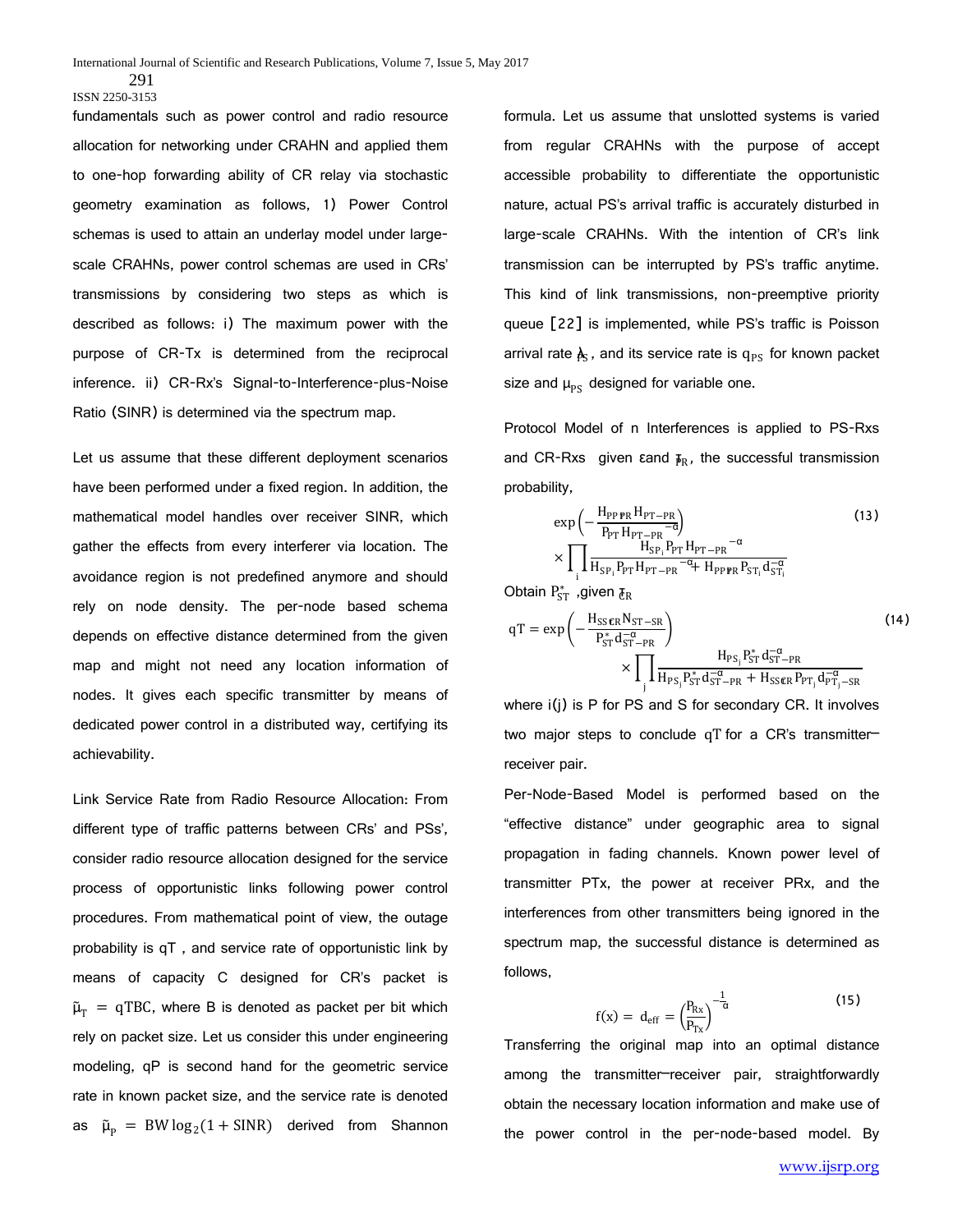considering different node deployments, the above descriptions gives the details about one-hop forwarding capability of CR relay in terms of delay applied to largescale CRAHNs.

# *F.* Develop Hybrid Bat Spectrum Opportunistic Routing (HB-SOR) for routing under large-scale CRAHN's.

The Bat algorithm use sonar echoes to determine the power range with effective distance and avoid obstacles. It is commonly identified with the intention of pulses rates are transformed into a frequency which reproduce from obstacles [23]. The pulse rate is defined under 10 to 20 times per second, wavelengths is defined between 0.7 to 17 mm or inbound frequencies of 20-500 kHz. The pulse rate under the range of 0 to 1, where 0 means that is less effective distance and 1 means that is maximum [23]. The bat behavior [23], [29] used three generalized rules during implementation:

- 1) All the nodes in the CRAHN utilize an echolocation to determine the power range with effective distance and by considering their objective function  $(d_{eff})$  with their conditions barriers in a fairly magical manner.
- 2) When searching to explore the power range with effective distance, the nodes fly randomly with velocity vi at nodes position xi with fixed frequency fmin .At the same time as with varied wavelength  $\lambda$ , loudness AO. Based on these value pulse emission rate  $r \in [0, 1]$  is adjusted automatically with their power range.
- 3) Although the loudness could be varied depending on their power range, initially it varies from a positive A0 to a minimum constant value Amin

In this work BAT algorithm, initialization of the nodes in the CRAHN is randomly performed. Optimal power range with effective distance is determined via moving virtual nodes (bats) related to the following equations:

$$
Q_i^{(t)} = Q_{\min} + (Q_{\max} - Q_{\min}) U(0,1)
$$
 (16)

$$
v_i^{(t+1)} = v_i^t + (x_i^t - d_{eff})Q_i^{(t)}
$$
 (17)

$$
x_i^{(t+1)} = x_i^t + v_i^{(t)}
$$
 (18)

where  $U(0, 1)$  is a uniform distribution. A random walk with shortest utilization is used for exploring the power range with effective distance that modifies the current best power optimal solution related to following equation:

$$
x^{(t)} = d_{eff} + \mathbf{A}_i^{(t)} (2U(0,1) - 1)
$$
 (19)

With the power level of transmitter PTx, the power at receiver PRx, and the effective distance is considered as the cost value of the ith solution. where ais the scaling factor, and  $A_i^{(t)}$  the loudness. The local search is performed based on pulse rate ri which increases or decreases depending on the cost value and the loudness Ai decreases or increases respectively. Precisely, these characteristics are performed based on the following equations:

$$
A_i^{(t+1)} = \mathbf{a}_i^{(t)}, r_i^{(t)} = r_i^{(0)} [1 - \exp(-\mathbf{\hat{y}})]
$$
 (20)

where  $\alpha$  and  $\gamma$  are constants. These parameters are optimized using differential crossover and a differential selection thus adds a scaled difference among these operations to determine mutation. Final operation is mathematically expressed as follows:

$$
u_i^{(t)} = w_{r0}^{(t)} + F(w_{r1}^{(t)} - w_{r2}^{(t)})
$$
 (21)

where  $F \in [0.1, 1.0]$  denotes the scaling factor, r0, r1, r2 real numbers. Mathematically, uniform crossover can be expressed as follows:

$$
z_{i,j} = \begin{cases} u_{i,j}^{(t)} \text{ rand}_j(0,1) \leq \text{CRV}j = j_{\text{rand}}\\ w_{i,j}^{(t)} \text{ otherwise} \end{cases}
$$
(22)

where  $CR \in [0.0, 1.0]$  controls the fraction of parameters . Note, the relation  $j = j_{rand}$  confirms that the

<sup>292</sup> ISSN 2250-3153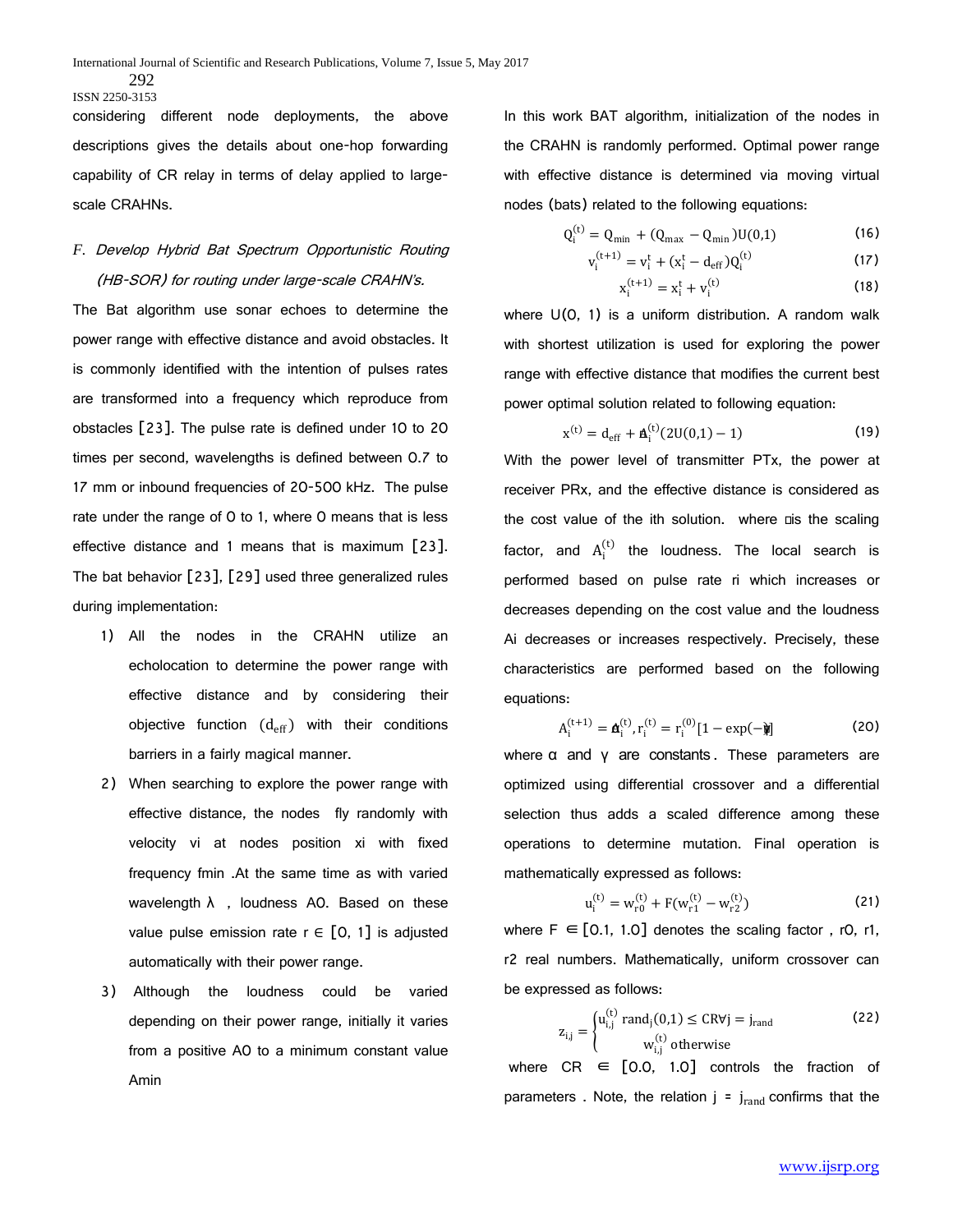293

ISSN 2250-3153

trial vector is varied from the original solution  $Y(t)$ . Mathematically, differential selection is defined as follows:

$$
w_i^{(t)} = \begin{cases} z_i^{(t)} \text{ if } f(Z^{(t)}) \le f(Y_i^{(t)}) \\ w_i^{(t)} \text{ otherwise} \end{cases}
$$
 (23)

- *G.* Algorithm 1 (HB-SOR)
- 1) Traffic is partitioned and encrypted by source into batches of packets for transmissions.
- 2) At each available time slot of sources, Source collects link information (i.e.,  $\overline{Q}$  and  $\gamma_j, \in \{CR_S, n, CR_D\})$  from the map to prioritize forwarders into the candidate list regarding node metric mi,  $i \in n$ , randomly mixes packets in a batch via HB( ) , and broadcasts coded packet with the list.
- 3) The ACK message is not sent by Destination,
	- a) Step 2 is repeated by source until it receives ACK.
	- b) For each relay node z, if a packet is received by z from node y, it splits the packet, collects unheard information and saves in its buffer, as well as checks the list.
		- i) If z lies before y in the list, z advances its counter by its triggering ratio  $\phi$
	- c) At each z's available time slot, z examines whether its counter is positive.

i) If so, z randomly mixes its buffered packets, broadcasts coded packet with the list, and decrements its counter by one.

4) Destination continuously decodes the collection of coded packets to verify whether it gets all packets of the batch. If so, Destination broadcasts ACK back to Source, eliminating the packets buffered in relay nodes and enabling the next transmission batch.

# **HB ( )**

Step 1: Initialize effective distance sources  $x_i$  and  $v_i$ .

Step 2: Define pulse frequency  $Q_i \in [Q_{min}, Q_{max}]$  to find

new effective distance.

Step 3: Initialize pulse rates  $r_i$ 

Step 4: while  $(t < T<sub>max</sub>)$ .

Step 5: Generate new effective distance by adjusting frequency and updating velocities and locations/solutions. Step 6: if(rand(0, 1) > ri )

Step 7: Modify the solution using "DE/rand/1/bin"

Step 8: end if

Step 9: Generate new effective distance by flying randomly

Step 10: if(rand(0, 1) < Ai and  $f(xi) < f(x)$ )

Step 11: Accept the new solutions

Step 12: Increase ri and reduce Ai

Step 13: end if

Step 14: Rank the bats and find the effective power distance

Step 15: end

Step 16: Postprocess effective power distance results and visualization.

The scheme makes use of opportunistic relay selection concerning transmission qualities of cooperative links into packet delay. Particularly, it proposes triggering ratios with counters and candidate lists in delay point of view.

#### *H.* Spectrum Sensing via Energy Detection

An energy detector is a mechanism with the purpose of might choose whether the transmitted data packets is not present or nearby in the transmission range setting. This detector might not need any prior information of the transmitted data packets that is size, shape, frequency. The traditional energy detector calculates the energy level of the received data packets over specified time duration and bandwidth. The energy is then compared to threshold value to find the presence or the absence of data transmission [30].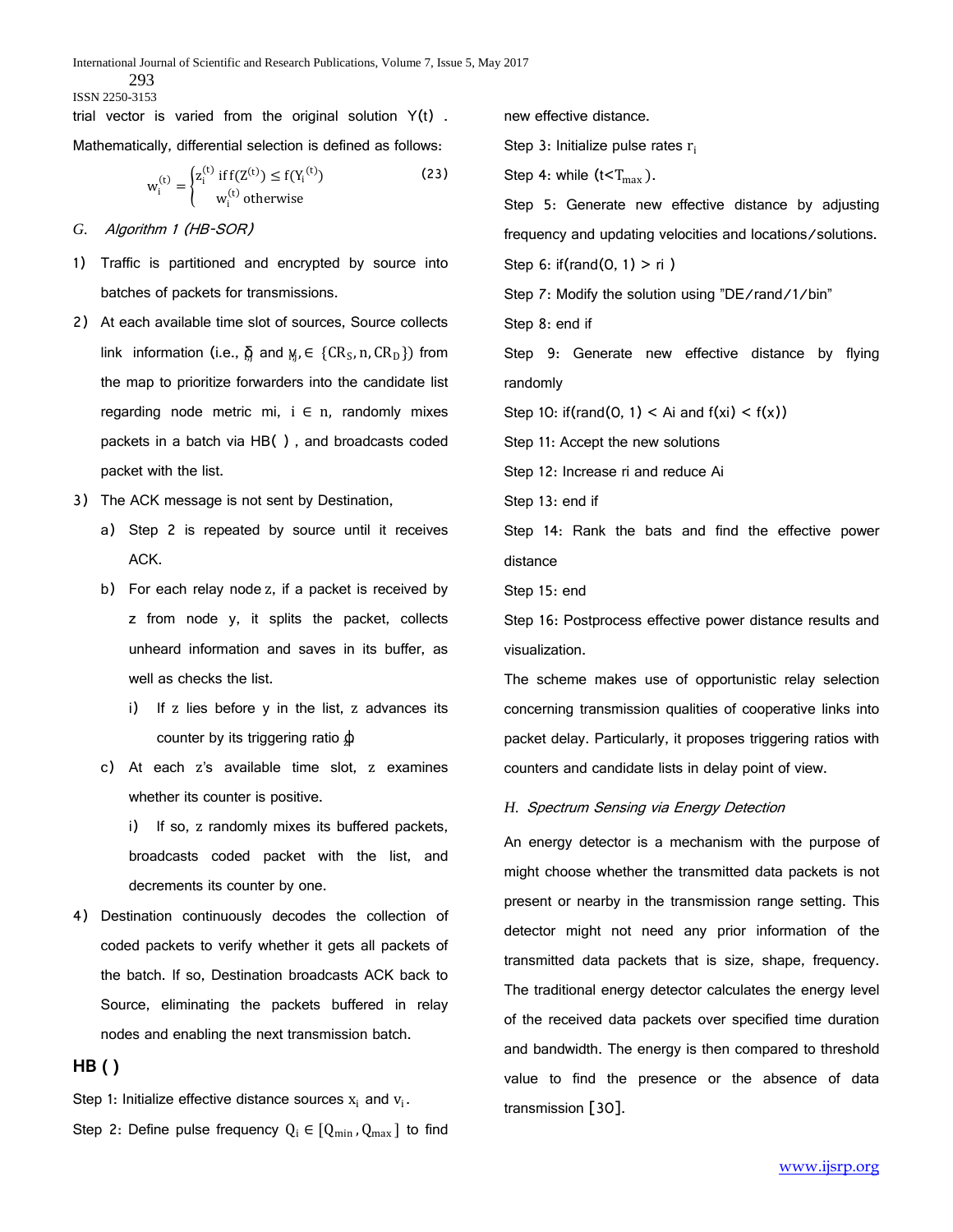294 ISSN 2250-3153



1. Analog energy detector schema is illustrated in Fig. 2 .It includes of a finite time integrator. Here finite time integrator limits the transmission bandwidth. The output of the integrator is equal to the energy of the received signal of the square law machine.

2. Digital energy detector schema is illustrated in Fig. 3. It includes of Analog-to-Digital Converter (ADC), which converts continuous transmission packets data to discrete samples, and a square law device followed by an integrator.



Fig.3: The conventional energy detectors: (a) analog and

#### (b) digital

The integrator output of any detection schema is named as decision statistic or test statistic. This result is compared to predefined energy threshold device by decision device to make the final decision of the existence/nonexistence of transmitted packets.

# III. PERFORMANCE EVALUATION

Listing all simulation parameters and values, evaluate HB-SOR, HABC-SOR, SMOR-1 and SMOR-2 simultaneously. All of these algorithms depend upon the size (network models). When the network is small, HB-SOR, HABC-SOR serves as great feasible data transportation. When the network grows larger and local information is not enough for reliable end-to-end routing HABC-SOR takes charge of packet delivery with the aid

of global information, for validation the HB-SOR deliberate it over a three-node relay network for variable packet size in a slotted system (i.e., the VS case). Though it is simple, it clearly reveals the practicability of HB-SOR over opportunistic fading links in regular CRAHNs and the advantage of opportunistic forwarding than a predetermined route strategy through further study in a wireless relay network. Given the area and density settings for PS and CR in Table I, the Poisson network topology is established.

TABLE I: PARAMETER SETTING FOR PERFORMANCE EVALUATION OVER LARGE-SCALE CRAHNS

| <b>HB-SOR</b> with VS case in regular CRAHN |                                                 |
|---------------------------------------------|-------------------------------------------------|
| Parameter                                   | Value                                           |
| $n+1$                                       | 3                                               |
| க                                           | [0.1,1] in CRAHN, 1 in Wireless Network         |
| $\mathfrak{g}_k$ and $\mathfrak{g}_b$       |                                                 |
| $v_{SD}$                                    | 0.45                                            |
| $v_{SR}$ and $v_{RD}$                       | 0.97                                            |
| Λ                                           | $[0.9]$ (pkt/sec)                               |
| м                                           | 200(pkt/sec) in CRAHN, 50 (Pkt/sec) in wireless |
|                                             | network                                         |

In this work to measure the simulation results of various routing methods we use the topology shown in Fig.4, which is same like as [27], [28] and [29]. A square region of side 1200 m is categorized into 9 square cells of side 400 m. In the simulation setup, totally there are 9 Primary User (PU) locations. In each PU location, totally there are 10 Primary User (PU) locations; it might be designed for data transmissions. Every one PU has an interfering range of 250 m. 49 SUs are positioned in a grid design; the distance among any two neighboring SUs is 160 m. Every one SU has a greatest transmission range of 250 m on every one channel.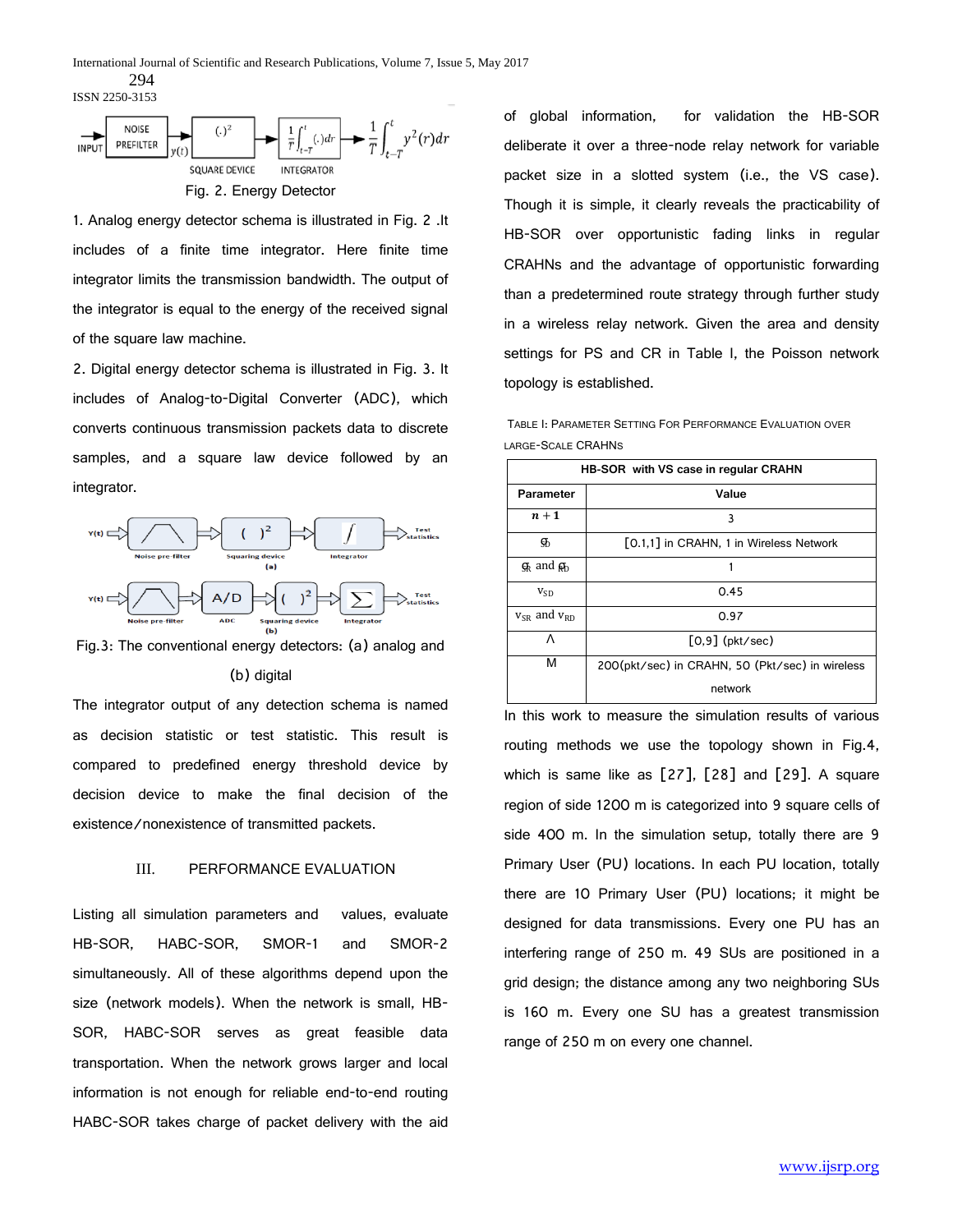

**Fig.4. Simulation topology**

**Throughput comparison:** In order to measure routing methods such as HB-SOR ,HABC-SOR, SMOR-1 and SMOR-2 result, first use the throughput performance metric for comparison, in which make an assumption that all PUs be have equivalent ranger of average ON and OFF times. For every one grouping of average ON/OFF times, replicate the simulation 20 times, by means of every time a diverse start to create PU activities, i.e., ON/OFF intervals subsequent an exponential distribution. Throughput comparison results of various routing methods with respect to time is measured based on the following formula.



FIG. 5. BASELINE THROUGHPUT COMPARISON, THE DATA POINTS FOR METHODS, AVG. PU ON TIME = 6 SEC

In Fig.5, measure the throughput comparison results by predetermining the average PU ON at sec and differ the normal OFF time beginning time from 3-10 sec. Examine

the throughput of all routing methods such as Lower Bounds, Spectrum Mapping Opportunistic Routing 1(SMOR 1), Spectrum Mapping Opportunistic Routing 2(SMOR 2) and Hybrid Artificial Bee Colony based Spectrum Opportunistic Routing (HABC-SOR), HB-SOR respectively. Again, HB-SOR outperforms when compare to other routing protocols. Since the research HB-SOR algorithm might be to study the relationship among endto-end delay and throughput.



#### (a) NODE DEGREE

Fig. 6 shows detailed performance comparison results of the various routing methods such as Lower Bounds, SMOR 1, SMOR-2 and HABC-SOR methods respectively, results are measured in terms of node degree and link duration. From Fig. 6(a) examines the resulting of various routing Lower Bounds, SMOR 1, SMOR-2 , HABC-SOR and HB-SOR methods under average node without topology control. It observed that the results of HB-SOR with average node degree retains small in the network increases, which moreover build network scalable. In adding together to node degree, the topology control algorithm as well results in longer link duration is shown in Fig. 6(b).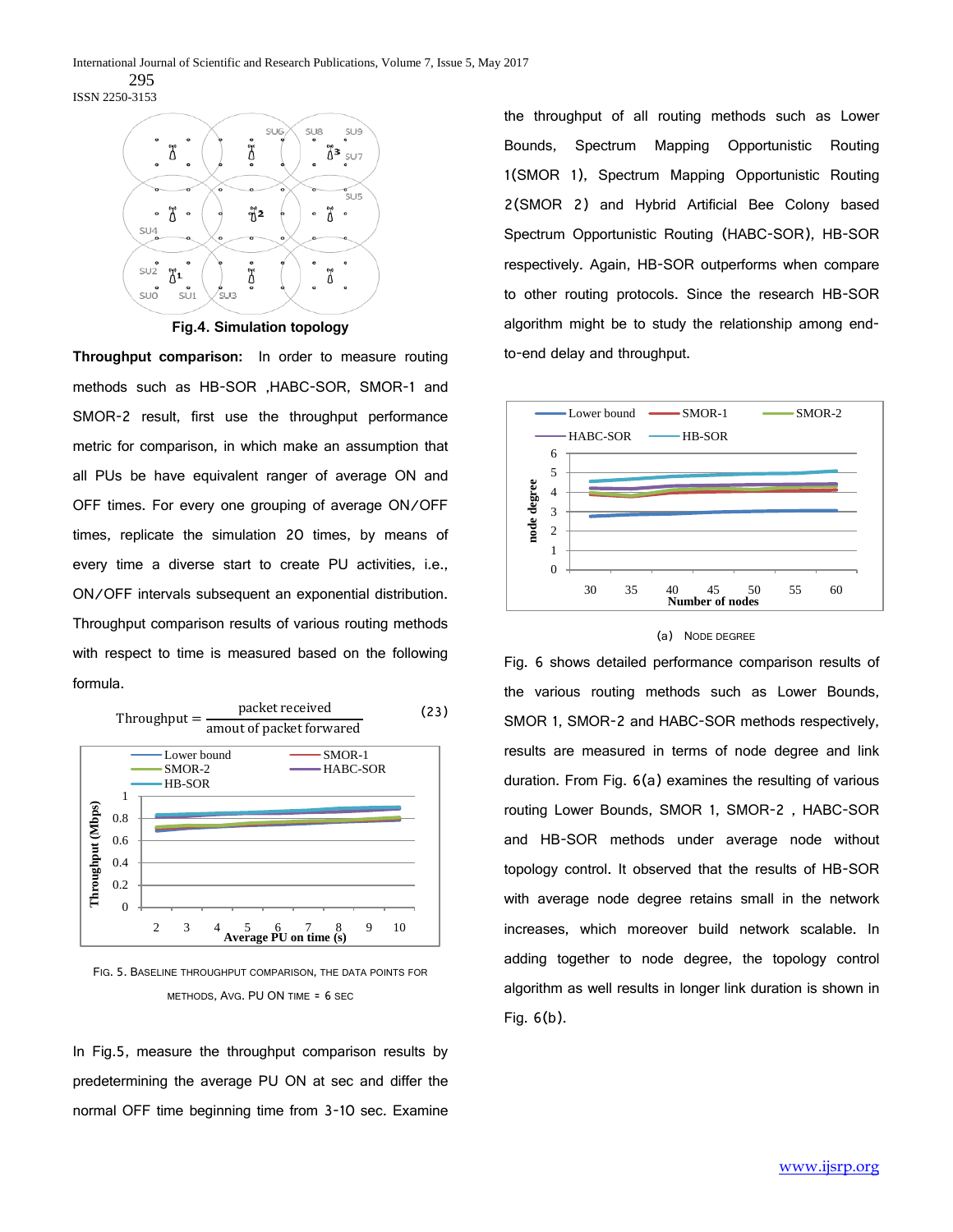296



(B) LINK DURATION

# FIG.6. BASELINE THROUGHPUT COMPARISON, THE DATA POINTS FOR METHODS

This designate that the resulting topology is more stable and it is probable toward decrease re-routings in the network To exhibit the success of HB-SOR and HABC-SOR with the further challenge of large-scale CRAHNs, compare SMOR-2, SMOR-1 and Lower bound, which aims to route packets within the shortest path. Under different opportunistic routing algorithms in the network is characterized by activity of PS-Txs.

Fig.7 shows the better performance of HB-SOR from its cooperative variety gain through the aid of cooperative relays.



FIG. 7. END-TO-END DELAY WITH RESPECT TO PS-TXS' ACTIVITIES

#### IV. CONCLUSION AND FUTURE WORK

Cognitive Radio (CR) have been become a new emerging key technology to increase dynamic spectrum utilization via opportunistic transmissions in CR transmitter-receiver

link(s). On the other hand, CRs should form a Cognitive Radio Network (CRN) consequently with the purpose of the messages be able to be forwarded from source to destination, on dynamic opportunistic links to multi-radio systems. However, suitable dynamic opportunistic routing in CRN for multi-radio systems still becomes a challenging problem. Hybrid Bat Spectrum Opportunistic Routing (HB-SOR) is proposed to condition cognition ability to the routing protocols in CRAHN, aggregation platform, interference, time duration and end-to-end transmission for wireless fading channels. It also presented the absolute examination with reliable transmission delay CRAHNs via wireless fading channels. An HB-SOR protocol is used to find an end-to-end minimum cost path between a pair of source and destination. Cogitating the dynamic opportunistic nature, the spectrum map is considered as information aggregation platform toward dynamically revise all kinds of sensing and inference results. The simulation results show that proposed HB-SOR not only obtains higher throughput, but also reduces the end-to-end delay and the amount of energy consumption reduces compared to previous work. A simulation result analyzes the throughput and end to end delay performance metrics between proposed HB-SOR protocol and existing protocols by considering the activities of PU and CR nodes. In future work apply this HB-SOR protocol to CC technology; be able to go one step additional to influence the presented recourses in CRNs so as to improve their performance.

# **REFERENCES**

- [1] I. F. Akyildiz, W.-Y. Lee, M. C. Vuran, S. Mohanty, "Next Generation Dynamic Spectrum Access Cognitive Radio Wireless Networks: A Survey," The International Journal of Computer and Telecommunications Networking, Vol. 50, No. 13, pp. 2127 - 2159, 2006
- [2] A.Nosratinia, A.Hedayat, "Cooperative Communication in Wireless Networks," IEEE Communication Magazine, Vol. 42, No.10, pp. 74 - 80, 2004.